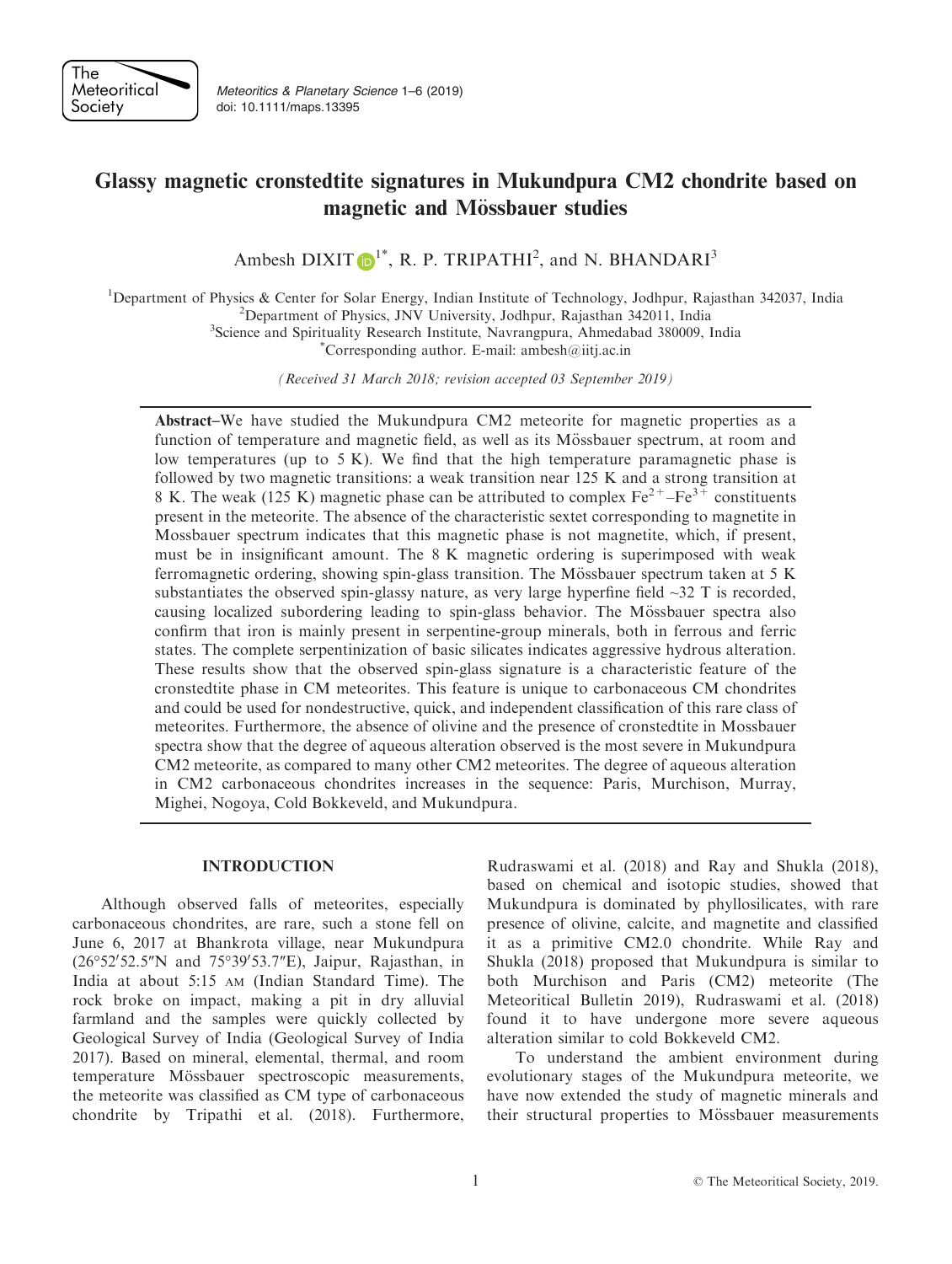at low temperatures and also carried out temperatureand field-dependent magnetic studies on the same sample.

# EXPERIMENTAL METHODS

A sample of Mukundpura meteorite was collected within a few hours of its fall from the impact site as described by Tripathi et al. (2018). The surface of the sample was cleaned and used for room temperature X-ray diffraction (XRD) measurements for identifying the different crystallographic phases present in the meteorite. The microstructural studies were carried out using scanning electron microscopy (SEM) and mineral identification was carried out using Oxford energy dispersive X-ray (EDX) system, equipped as an accessory with SEM, as reported earlier (Tripathi et al. 2018). The temperature- and field-dependent magnetic measurements were then carried out using the Quantum Design magnetic property measurement system (MPMS) (Quantum Design, USA). The room temperature Mössbauer studies (Tripathi et al. 2018) have now been extended to low temperatures, using a constant acceleration spectrometer with  ${}^{57}Co$  source in a Rh matrix. The spectra are calibrated using alpha-iron as a standard before and after the sample measurement to ensure electronic stability during the measurements.

#### RESULTS AND DISCUSSION

## Structural and Microstructural Studies

The structural and microstructural properties of Mukundpura are investigated using room temperature XRD and scanning electron microscopic measurements. The results are in agreement with earlier reports (Tripathi et al. 2018), showing the presence of higher volume fraction of Fe-cronstedtite phase, besides Mg serpentine, olivine, and calcite. The magnetite peak was also observed in this meteorite by Rudraswami et al. (2018), but the large variation in the intensity of this peak in different samples indicates that this component is not uniformly distributed within the meteorite and is a minor  $(\leq 2\%)$  phase.

### Magnetic Studies

Based on the presence of Fe-cronstedtite, we anticipated the magnetic response of Mukundpura meteorite and carried out magnetic measurements under variable temperature and field conditions to understand the magnetic nature of the various components and their contribution to the observed magnetic properties. The temperature-dependent magnetic measurements were

performed at  $H = 100$  Oe and the results in 2–300 K temperature range are summarized in Fig. 1a. We observed one strong magnetic signature near  $\sim$ 8 K and another weak magnetic signature near  $\sim$ 125 K in M(T) data (Fig. 1a). The regions near these transitions are plotted as insets in more detail in Fig. 1a for easier identification. The origin of higher temperature (125 K) transition is usually attributed to magnetite (Fe<sub>3</sub>O<sub>4</sub>) or other mixed valence Fe complexes (Coey et al. 1981; Vaishnava et al. 2007). This transition is usually characterized as the Verwey transition in magnetite, although this is observed rarely or only in very high purity samples and is completely suppressed in nanostructured and amorphous materials (Rubin 1997; Walz 2002). The change in the magnetic moment at this transition is <0.001 emu  $g^{-1}$ , suggesting that the volume fraction of magnetite or other mixed-valence Fe complex is very small or negligible in the Mukundpura meteorite. There are some reports of spin-glass transitions in the gamma  $Fe<sub>2</sub>O<sub>3</sub>$  system near this temperature (Aragon et al. 1985). In addition, we have observed another antiferromagnetic transition at  $\sim$ 8 K, as shown in the inset. The different magnetic transitions in Mukundpura meteorite suggest the presence of different Fe valence state complexes, suggesting alteration presumably on the parent body (Walz 2002; Parker et al. 2008; Barrat et al. 2012; Tripathi et al. 2018). We have calculated magnetic susceptibility ( $\chi$ ) and its inverse ( $\chi^{-1}$ ) is plotted against temperature in Fig. 1b for the lower temperature region, with inset showing higher temperature region. The inverse of magnetic susceptibility is fitted with a Curie–Weiss law  $\chi^{-1} = C^{-1}$  (*T*-*T*<sub>0</sub>), where *C* is the Curie–Weiss constant and  $T_{\theta}$  is the Curie–Weiss temperature. The linear fit (red dashed line) suggests the paramagnetic behavior above 8 K magnetic transition with positive Curie–Weiss temperature  $T_{\theta} \sim 4$  K as marked in Fig. 1b, where  $\chi^{-1}$  drops to zero. This small positive  $T_{\theta}$  suggests weak ferromagnetic ordering below 8 K. This is consistent with the reported literature (Elmaleh et al. 2012). However, there is no direct evidence of long-range magnetic ordering, exhibiting ferromagnetic or antiferromagnetic behavior, as can be seen in the temperature-dependent magnetic measurements (Fig. 1a). In addition, zero field cooled and field cooled (FC) magnetic measurements show wide splitting below 8 K magnetic transition (Fig. 1c). This splitting is regarded as blocking temperature, similar to observations in magnetic nanostructures or spin-glass systems (Coey et al. 1981; Elmaleh et al. 2012). The magnetic moment in FC condition is increasing with decreasing temperature without showing any saturation down to 2 K. This is consistent with the observed positive  $T_{\theta}$ , suggesting dominance of weak ferromagnetism below 8 K. We attribute the observed enhancement in magnetic moment to the smaller magnetic grains, that is, clusters of Fe-cronstedtite or their nanoclusters. This localized short-range magnetic ordering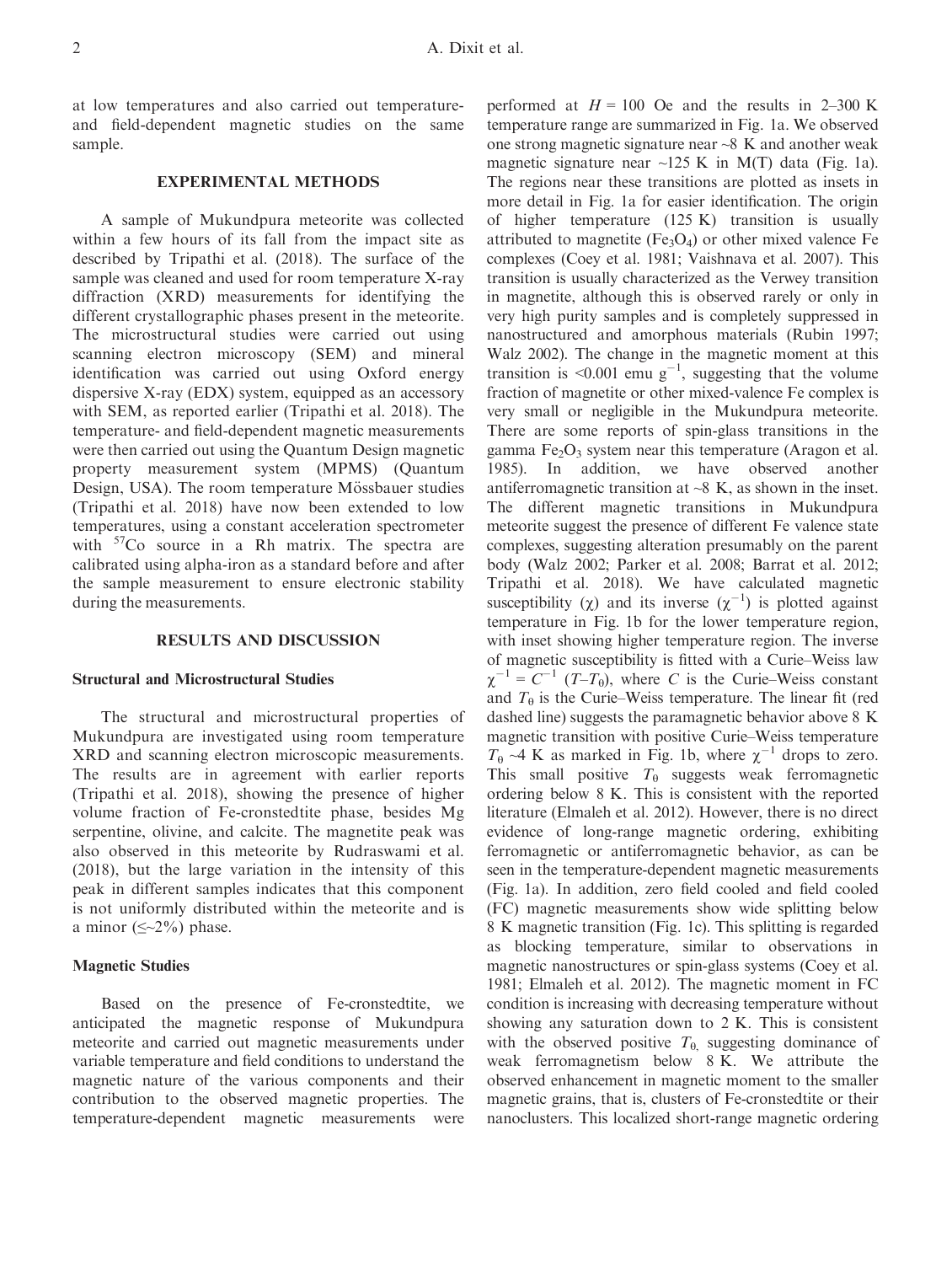

Fig. 1. Temperature dependent (a) zero field cooled (ZFC) plot with insets showing zoomed region near 8 and 125 K; (b) inverse susceptibility versus temperature plot with Curie–Weiss fit with inset showing higher temperature region; (c) ZFC and FC magnetic data with inset showing lower temperature region; and (d) field (H)-dependent magnetic moment (M), that is, magnetic hysteresis measurement at 300 and 5 K. The inset shows magnified M(H) near zero field regions.

due to Fe-cronstedtite spin-glass behavior in Mukundpura is consistent with the observation of magnetic spin-glassy nature in Fe-cronstedtite-based meteorites (Elmaleh et al. 2012). We have also carried out field-dependent magnetic hysteresis M(H) measurements at 300 and 5 K, which are summarized in Fig. 1d. M(H) measurement at 300 K shows magnetic hysteresis at lower fields. The measured magnetic moment becomes linear above 5000 Oe, until  $8 \times 10^4$  Oe (Fig. 1d). The linear variation of the magnetic moment with field confirms the dominance of a paramagnetic phase at 300 K in Mukundpura meteorite. The low-field hysteresis coercivity is  $\sim$ 150 Oe and the magnetic moment is  $\sim 0.8 \pm 0.05$  emu g<sup>-1</sup> at 0.5 T. This small magnetic moment may be attributed to the presence of Fe-cronstedtite in the meteorite. In contrast, the paramagnetic contribution may dominate with increasing fields due to the presence of Fe-cronstedtite, Mgserpentine, and other paramagnetic phases (Elmaleh et al. 2012). The low temperature  $M(H)$  measurement was collected at 5 K, which is lower than the spin-glass blocking temperature of  $\sim$ 8 K. We have observed the relatively large magnetic moment, saturating at higher fields. The coercivity value is relatively low, ~150 Oe, which is consistent with the dominating weak ferromagnetic behavior observed below the blocking temperature and the

small magnetic clustering becomes magnetically ordered with increasing magnetic field. However, the saturation magnetization value  $\sim$ 35 emu g<sup>-1</sup> at 8 T magnetic field is much smaller than the magnetite superparamagnetic saturation magnetization, and thus, rules out the contribution of magnetite (Coey et al. 1989; Vaishnava et al. 2007). Furthermore, the blocking temperature of magnetite is much higher  $\sim$ 250 K (Coey et al. 1989), and thus, a large magnetic coercivity (~kOe or higher) is expected at temperatures below the magnetite blocking temperature. In Mukundpura, the coercivity value is only ~150 Oe and no widening in magnetic hysteresis is observed below blocking temperature. All these above-mentioned observations substantiate a spin-glass transition due to Fecronstedtite present in Mukundara meteorite and rule out the presence of magnetite.

### Mössbauer Studies

Iron-bearing minerals form an important and differentiating component of all classes of meteorites (Dodd 1981). Mössbauer spectroscopy is a powerful technique for characterizing Fe containing minerals and is extensively used in investigating meteorites (Verma et al. 2010; Bhatia et al. 2015). In previous studies by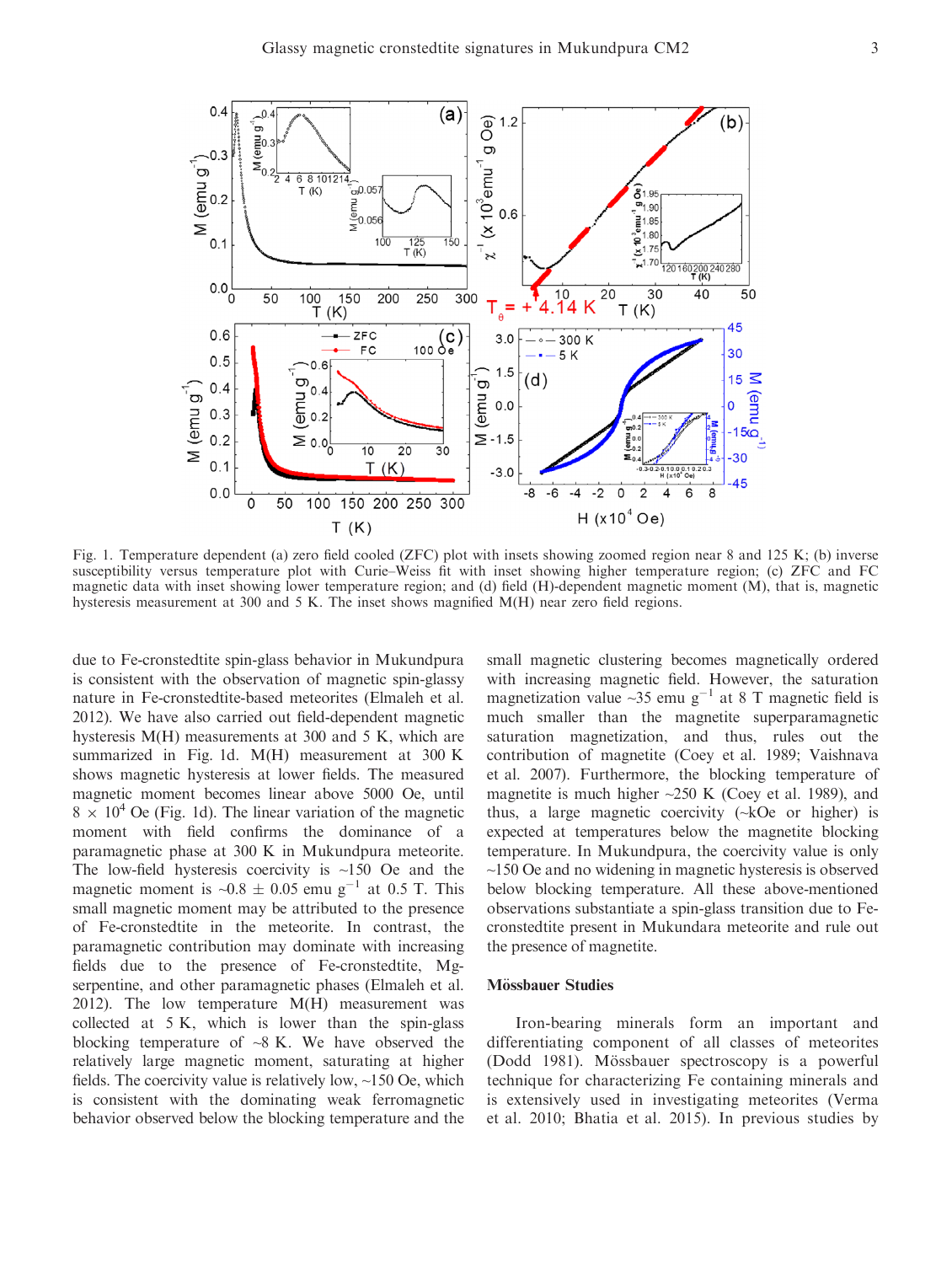Verma et al. (2010) and Bhatia et al. (2015), different classes of meteorites exhibited distinguishing and characteristic Mössbauer parameters and shapes, and thus, Mössbauer analysis can be used as a "fingerprint" for quick identification and classification of meteorites (Kuzmann et al. 2003). In CM chondrites, due to severe aqueous alteration, Fe is mainly distributed in "poorly characterized phases (PCP)." The PCP consists of an intimate mixture of minerals comprising phyllosilicates dominated by opaque, mixed valence  $Fe^{2+}-Fe^{3+}$ <br>serpentine minerals, cronstedtite  $(Fe^{2+}, Fe^{3+})$ serpentine minerals, cronstedtite  $Mg_3[SiFe^{3+}]_2O_5[OH]_4$ ), hydrous Fe-Mg-rich serpentine, and hydrous iron sulfide minerals related to tochilinite  $(Fe_{1,3}Ni_{0,1}SO_{1,4})$  (Elmaleh et al. 2012). Considering the presence of these minerals, Mössbauer measurements were carried out on Mukundpura at different temperatures to understand the localized magnetic structures. The room temperature Mössbauer measurements were reported in previous studies by Tripathi et al. (2018), where two quadrupole doublets of nearly equal intensity were reported. The inner doublet is attributed to  $Fe^{3+}$  and the outer doublet to  $Fe^{2+}$  states, similar to serpentine minerals, with isomer shift (IS) and quadrupole splitting (QS) quite different from that of olivine, suggesting complete serpentinization of ironbearing olivine phases in Mukundpura meteorite, reflecting the ambient severe hydrous conditions prevailing on the parent body. The absence of sextet indicates that the magnetite or troilite phases may occur in low abundance  $(\leq 2\%)$ , that is, below the detection limit of Mössbauer spectroscopy. In comparison, these magnetic phases are prominent in CK and CI chondrites. These results substantiate the conversion of olivine phases into serpentine-groups. Furthermore, the observed room temperature spectrum of Mukundpura meteorite is similar to that of other CM-type meteorites like Cold Bokkeveld (CM), suggesting similar history of mineral evolution, as suggested by Tripathi et al. (2018).

We have now carried out new Mössbauer studies at 100 and 5 K and these spectra are shown in Fig. 2. The  $100 K$  Mössbauer spectrum is identical to that at 300 K, reported in the earlier studies (Tripathi et al. 2018). The spectra were fitted with NORMOS least square routine using Lorentzian function and the fitted Mössbauer spectra were used to estimate IS and QS for both 100 and 5 K.

The IS and QS values are listed in Table 1. The two doublets are the best fit for  $100 \text{ K}$  Mössbauer spectra, showing nearly the same intensity as observed at 300 K. The inner and outer doublets correspond to  $Fe<sup>3+</sup>$  and  $Fe<sup>2+</sup>$  iron states; the absence of any sextet indicates that the abundance of magnetite or olivine systems is below the detection limit. However, there is a very small signature near 125 K in the magnetic moment variations versus



Fig. 2. Mössbauer spectra of Mukundpura meteorite at (a) 100 K with two doublets (blue line), for  $Fe<sup>3+</sup>$  and red line, for  $Fe<sup>2+</sup>$  states, and total fitted spectra (black solid line) and (b) 5 K temperatures with two paramagnetic components (magenta line and doublet blue line correspond to  $Fe<sup>3+</sup>$ states), one broad sextet (red line) and total fitted spectra (black solid line) in conjunction with inset showing the probability distribution of hyperfine fields for broad sextet.

temperature, as shown in Fig. 1a (inset), suggesting the presence of trace amounts of magnetite in the sample. The Mössbauer technique is sensitive for probing the local magnetic structure and thus, the absence of sextet in Mössbauer spectra (Fig. 2a) puts a stringent limit, below the detection limits of Mössbauer measurements on the abundance of magnetite in Mukundpara. An interesting observation is the onset of a broad sextet in 5 K Mössbauer spectra (Fig. 2b) in conjunction with two paramagnetic components, similar to that in the Mössbauer spectra at 100 K (Fig. 2a) and 300 K (Tripathi et al. 2018). The distribution of hyperfine fields is used to fit the broad sextet and the probability distribution of hyperfine fields is plotted as an inset in Fig. 2b.

The phases corresponding to these different doublets and sextet are identified in Table 1 as (a)  $Fe^{2+}$ phyllosilicates (serpentine), (b)  $Fe<sup>3+</sup>$  phyllosilicates (serpentine), (c)  $Fe^{2+}$  phyllosilicates (serpentine), (d)  $Fe^{3+}$ phyllosilicates (serpentine), (e)  $Fe^{2+}-Fe^{3+}$  cronstedtite.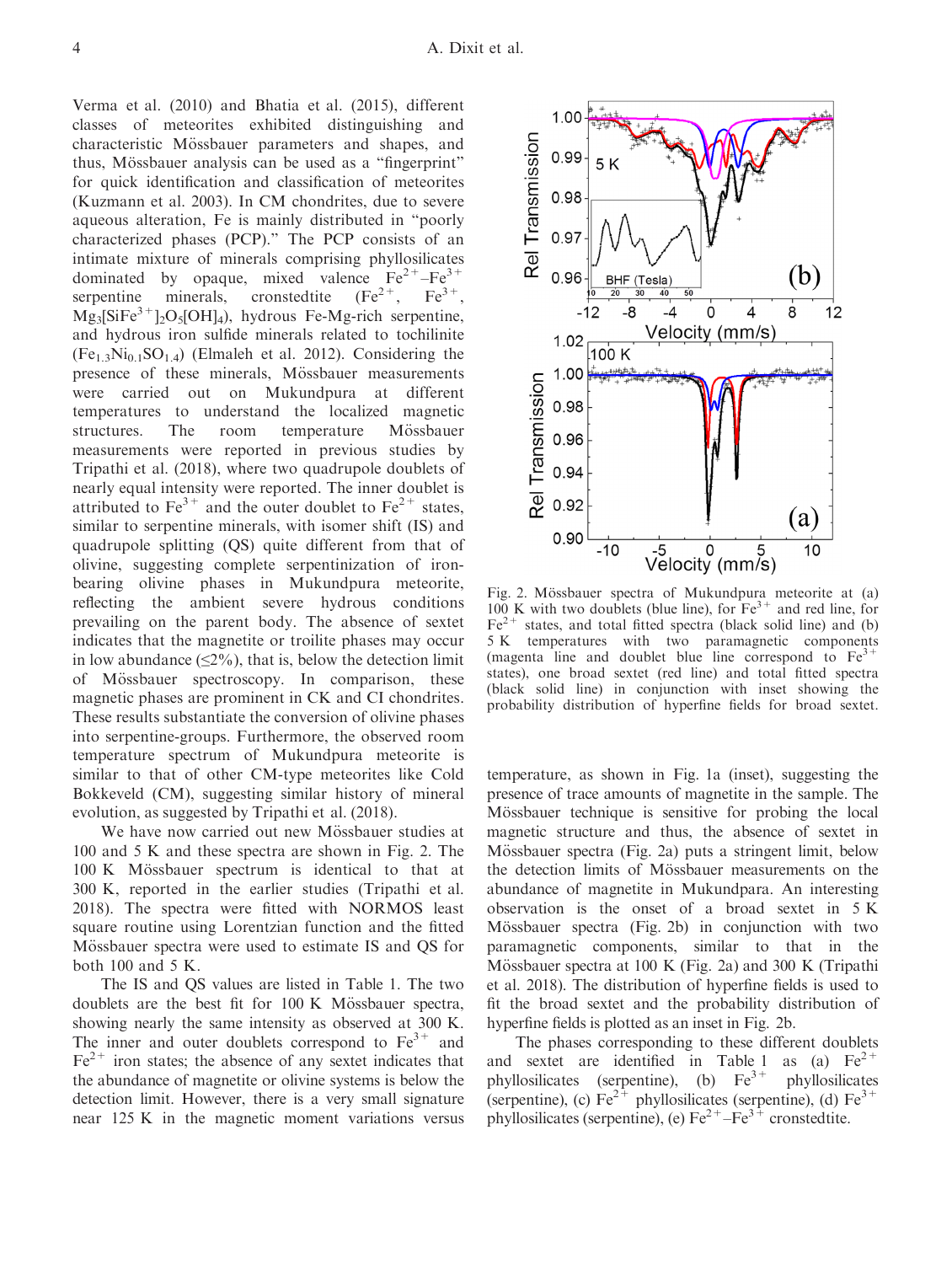| Measurement temperature $(K)$ FWHM (mm s <sup>-1</sup> ) |                 | IS (mm $s^{-1}$ )     | $QS (mm s^{-1})$      | Nature of the best fit | BHF(T)                          |
|----------------------------------------------------------|-----------------|-----------------------|-----------------------|------------------------|---------------------------------|
| 100                                                      | $0.38 \pm 0.01$ | $1.18 \pm 0.01$       | $2.84 + 0.0$          | Doublet <sup>a</sup>   |                                 |
|                                                          | $0.58 \pm 0.01$ | $0.38 \pm 0.01$       | $0.67 \pm 0.01$       | Doublet <sup>b</sup>   |                                 |
| 5                                                        | $1.02 \pm 0.01$ | 1.25                  | $2.82 + 0.01$         | Doublet <sup>c</sup>   | $\hspace{0.1mm}-\hspace{0.1mm}$ |
|                                                          | $1.02 \pm 0.01$ | $0.41 \pm 0.04$       | $0.64 + 0.01$         | Doublet <sup>d</sup>   |                                 |
|                                                          | 0.55            | $0.79 \pm 0.05$ (Avg) | $0.33 \pm 0.01$ (Avg) | Sextet <sup>e</sup>    | 32.8 $(Avg)$                    |

Table 1. IS and OS for Mukundpura meteorite samples, estimated from 100 and 5 K Mössbauer spectra.

Avg = average; FWHM, full width at half maximum.

The phases corresponding to these different doublets and sextet are identified in Table 1 as: (a)  $Fe^{2+}$  phyllosilicates (serpentine), (b)  $Fe^{3+}$ phyllosilicates (serpentine), (c)  $Fe^{2+}$  phyllosilicates (serpentine), (d)  $Fe^{3+}$  phyllosilicates (serpentine), (e)  $Fe^{2+} - Fe^{3+}$  cronstedtite.

The cronstedtite shows magnetic ordering below 10 K (Walz 2002) where other serpentine-group minerals still exhibit paramagnetic contributions. The onset of sextet at 5 K is attributed to cronstedtite phase in Mukundpura meteorite, which also showed magnetic ordering at 8 K (Fig 1a). These results are consistent with the Mossbauer spectra of CM below 10 K (Burns and Fisher 1990), who observed a complex sextet, corresponding to the cronstedtite in conjunction with two intense doublets for  $Fe^{2+}$  and  $Fe^{3+}$  in Fe-Mg serpentine and a very weak intensity doublet corresponding to iron in tochilinite (Bhatia et al. 2015). However, no explanation was provided for the observed complex sextet due to cronstedtite.

We investigated the probability distribution of hyperfine fields of this broad sextet for  $5 K$  Mössbauer spectra. This probability distribution shows the presence of different components with various fields (considering peak values), and thus, the average value of hyperfine fields is found to be about 32.8 T (Table 1). The observed high hyperfine field of about 32.8 T supports the spinglass behavior of cronstedtite, consistent with the spinglass magnetic signature observed in magnetic studies.

Mössbauer spectroscopy reflects only the chemical states of iron in the sample. Olivine  $(Fe, Mg)SiO<sub>4</sub>$  in room temperature Mössbauer spectrum shows a characteristic doublet, in which QS is centered around 3.0 mm  $s^{-1}$  and IS is centered around 1.20 mm  $s^{-1}$ . Furthermore, as aqueous alteration increases, the area corresponding to the olivine decreases, and may be completely absent in highly altered CM2 chondrites. As far as Mukundpura meteorite is concerned, the characteristic peaks of olivine are not observed in Mössbauer spectrum at room temperature (Tripathi et al. 2018) or even at low temperature (Fig. 2). However, the presence of olivine reported in the literature may correspond to  $MgSiO<sub>4</sub>$  and it should be in a very small amount, present only at the microscopic level, if at all (Bhatia et al. 2015). Similarly, the room temperature Mössbauer spectrum is expected to exhibit a characteristic sextet having HFMF (hyperfine magnetic field) about 480 KOe for magnetite. We have not observed any such sextet in room temperature Mössbauer spectra for Mukundpura meteorite (Tripathi et al. 2018) indicating that magnetite is below the Mössbauer detection limit. We were also unable to observe the characteristic doublet corresponding to sulfur-containing minerals, that is, tochilinite, further indicating that sulfur was dissolved before combining with any metallic system in the meteorite.

Thus, on the basis of the distribution of organic matter (polyaromatic hydrocarbons) and their alkylation, the degree of aqueous alteration in various CM2 chondrites is shown to increase in the order: Paris < Murchison < Murray < Mighei < Nogoya < Cold Bokkeveld (Browning et al. 1996; Elsila et al. 2005; Martins et al. 2015). Burns and Fisher (1990) reported the absence of olivine in CM based on their room and lowtemperature Mössbauer studies, as we have observed for Mukundpura sample, implying similar aqueous alteration in Mukundpura and CM. However, the absence of sulfurcontaining minerals in Mukundpura suggests that the severity of aqueous alteration may be a little higher than that in CM. Thus, Mukundpura meteorite shows the highest degree of aqueous alteration among all the CM2 chondrites studied so far. The ratio of the area under the peaks for (olivine + tochilinite)/(cronstedite + iron containing serpentine) is an important parameter to understand the degree of aqueous alteration in CM2 chondrites. In Mukundpura, this ratio is close to zero, suggesting the maximum aqueous alteration of all such chondrites studied. Cronstedtite is a major phase only in CM chondrites and does not occur in any other group of meteorites. Therefore, Mössbauer and magnetic studies can provide an easy, nondestructive, and quick way of identifying and classifying this group of meteorites, and also estimate the extent of aqueous alteration in case of CM2 chondrites.

#### **CONCLUSION**

Magnetic and Mössbauer studies on Mukundpura meteorite show that the room temperature phase is due to the paramagnetic contribution of the meteorite